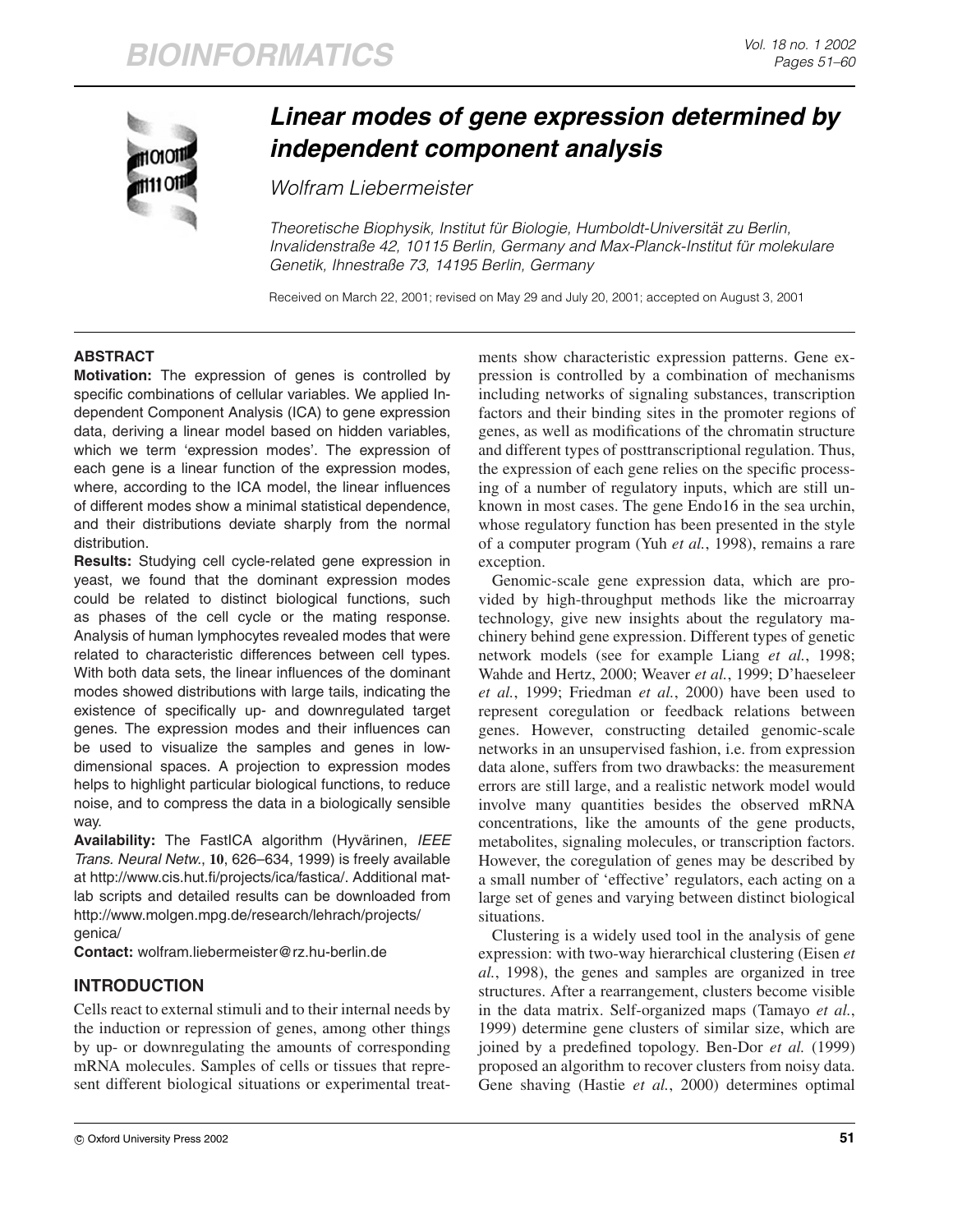small clusters of marker genes that show a large variance either across all samples or between predefined sample groups.

In contrast to clustering, linear models rely on the idea of a combinatorial control, describing the expression levels of genes as linear functions of common hidden variables. Ideally, these variables may be related to distinct biological causes of variation, like regulators of gene expression, cellular functions, or responses to experimental treatments. The 'reduce' model (Bussemaker *et al.*, 2001) is based on the occurrence of common motifs in the genes' promoter sequences, assuming that each regulator acts on the genes via a particular promoter element. Principal Component Analysis (PCA; Raychaudhuri *et al.*, 2000; Wen *et al.*, 1998), and singular value decomposition (Alter *et al.*, 2000) decompose the gene profiles into linear combinations of 'eigengenes', the eigenvectors of the covariance matrix. Holter *et al.* (2001) fitted the time-behaviour of eigengenes by a linear dynamical model. The 'plaid model' (Lazzeroni and Owen, 2000) decomposes the expression matrix into a sum of submatrices, each related to specific subsets of genes and samples.

In this paper, we study the application of Independent Component Analysis (ICA) (see Hyvärinen *et al.*, 2001) to gene expression data: the variables (corresponding to the samples) are linearly transformed to so-called 'independent components' with minimal statistical dependencies between them. ICA has been used for blind source separation, denoising, and sparse coding. In the context of gene expression, we propose to regard the independent components as linear influences of unobserved variables, which we term 'expression modes'. Each component defines corresponding groups of induced and repressed genes. Samples and genes can be visualized by projecting them to particular modes or to their influences, respectively. In the two data sets studied, we found that the dominant modes could be related to particular biological or experimental effects. We projected the data to selected modes in order to highlight these factors and to filter out other sources of variation. Reducing the number of data dimensions may be useful to simplify further analysis, while maintaining the most relevant biological information.

## **METHODS**

## **Independent component analysis**

We consider a data matrix  $X = (X_{il})$  whose rows correspond to individuals (genes) and whose columns correspond to the variables (cell samples)† . The column means have been shifted to zero. The ICA model

$$
X_{il} = \sum_{k} S_{ik} A_{kl}
$$

splits the data matrix into a matrix product  $X = SA$  (see Figure 1), subject to the condition that the statistical dependence between the columns of *S* be minimized. The new variables, contained in the columns of *S*, are called 'independent components'. The statistical dependence between variables can be quantified by the mutual information  $I = \sum_k H_k - H$ , where  $H_k$  and  $H$  denote the entropy of the *k*th variable and the total entropy, respectively (see, for instance, Cover and Thomas, 1991). As the total entropy *H* remains constant under linear transformations, minimizing the mutual information *I* is equivalent to minimizing the marginal entropies  $H_k$ . Among the distributions with unit variance, the normal distribution has the maximal entropy value  $H_N$ , so ICA determines directions where the distribution of the data is as non-normal, and thus as informative, as possible. As a side-effect, ICA can identify components that are 'approximately sparse', showing an increased fraction of values around zero.

We used the FastICA algorithm, which has been published by Hyvärinen (1999). As illustrated in Figure 2, the matrix *A* is split into the product  $A = R C^{1/2}$ , where the 'dewhitening matrix'  $C^{1/2}$  representing the linear correlations is calculated from the data covariance matrix *C*. The remaining rotation  $R$  is chosen such that the statistical dependence between the independent components is minimized. In order to avoid the time-consuming calculation of the  $H_k$ , FastICA substitutes the difference  $H_N - H_k$ by a 'contrast function'

$$
J_G(k) = |\langle G(S_{ik})\rangle_i - \langle G(v)\rangle|.
$$

 $J_G$  applies some even, non-quadratic function  $G(·)$  (we chose the Gaussian function because of its robustness properties) to each variable  $S_k$  and to a normally distributed variable  $\nu$ , returning the absolute difference of the mean values.  $R$  is initialized with random values and then iteratively adjusted to maximize the  $J_G$  until a convergence criterion is met.

Like PCA, ICA removes all linear correlations. By introducing a non-orthogonal basis, it also takes into account higher-order dependencies in the data. If the data lack such higher order structure, for instance if they are normally distributed, the solution is not unique. The ICA model leaves some freedom of scaling and sorting: by convention, the independent components are scaled to unit variance, while their signs and their order can be chosen arbitrarily. The number of independent components equals the number of variables, but it may be reduced, for instance by removing weak principal components before applying the ICA, which considerably decreases the computational costs.

<sup>†</sup> In the ICA literature, the problem is usually formulated using the transposed matrix *X*T.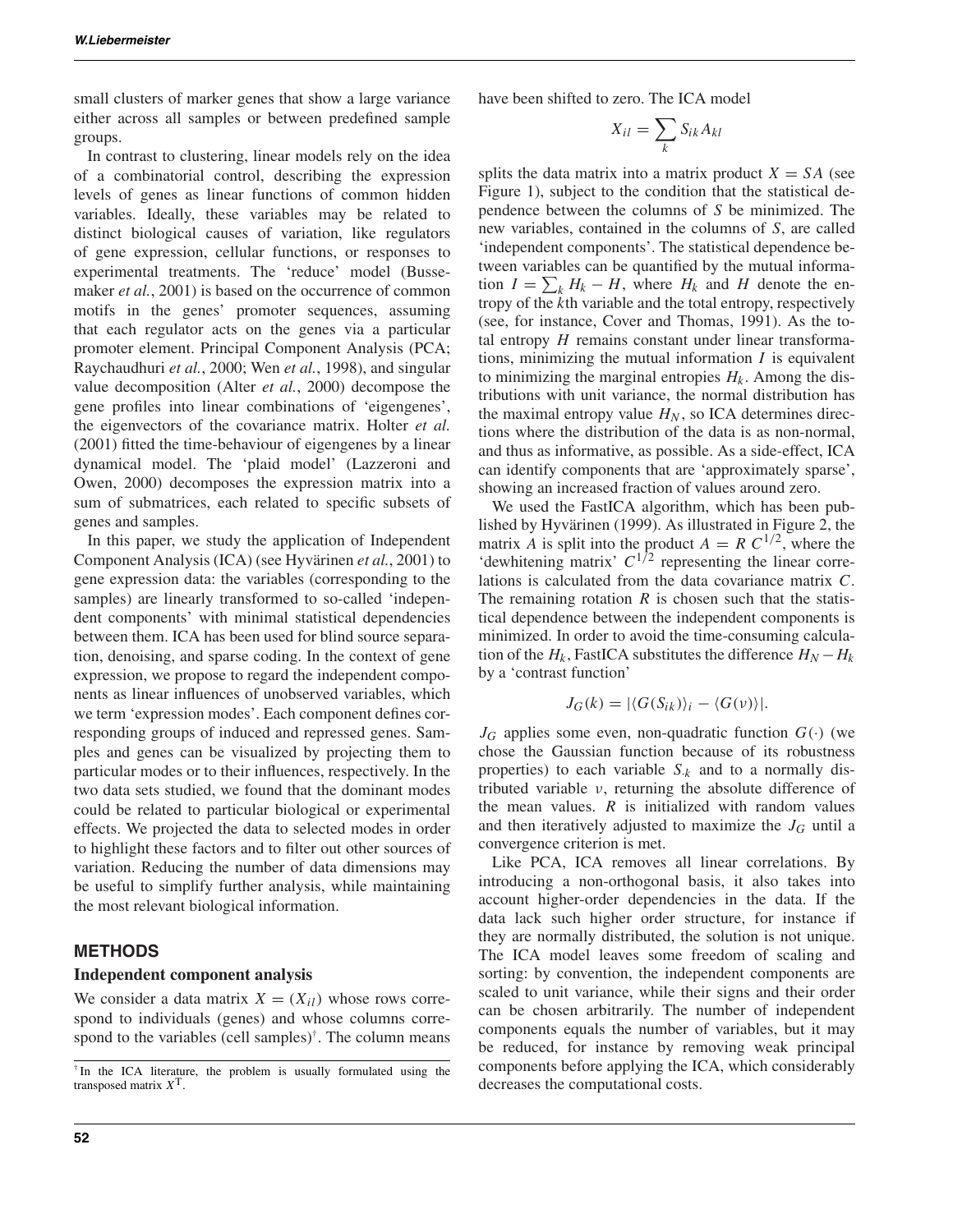

**Fig. 1.** Independent Component Analysis. ICA splits the gene expression matrix *X* (coded by shades of grey) into a matrix product  $X = SA$ , introducing new variables ('independent components', contained in the columns of *S*) with minimal statistical dependencies between them. The two lower panels show scatterplots between two variables (shaded columns of *X*) and between two independent components (shaded columns of *S*). The independent components represent the data with respect to a new basis formed by the rows of the 'mixing matrix' *A*. The first three basis profiles are shown in the panels on the right. The data describe the  $\alpha$  factor time-course of the yeast cell cycle experiment (see below).



**Fig. 2.** Reconstructing artificial data using ICA. Left: *N* data points were produced by (a) choosing independent coordinates  $(S_1, S_2)$  from the two-sided exponential distribution and (b) shearing the data cloud by a linear transformation *A*. The centered data are contained in a  $N \times 2$  matrix *X*. ICA reconstructs the unsheared data up to scaling, permutation, and reflection of the axes, based on the knowledge that the coordinates were independent. Middle: (c) linear correlations between the two variables are represented by the covariance matrix *C*: its eigenvectors point along the axes of an ellipse defined by **x**  $C^{-1}$ **x**<sup>T</sup> = 1. ICA 'whitens' the data (d) by stretching them to unit variance along these directions, thereby removing the linear correlations. Right: the whitened data (e) are rotated to independent components (f) maximizing the 'contrast function'  $J_G$ , a dissimilarity between their marginal distribution and the normal distribution.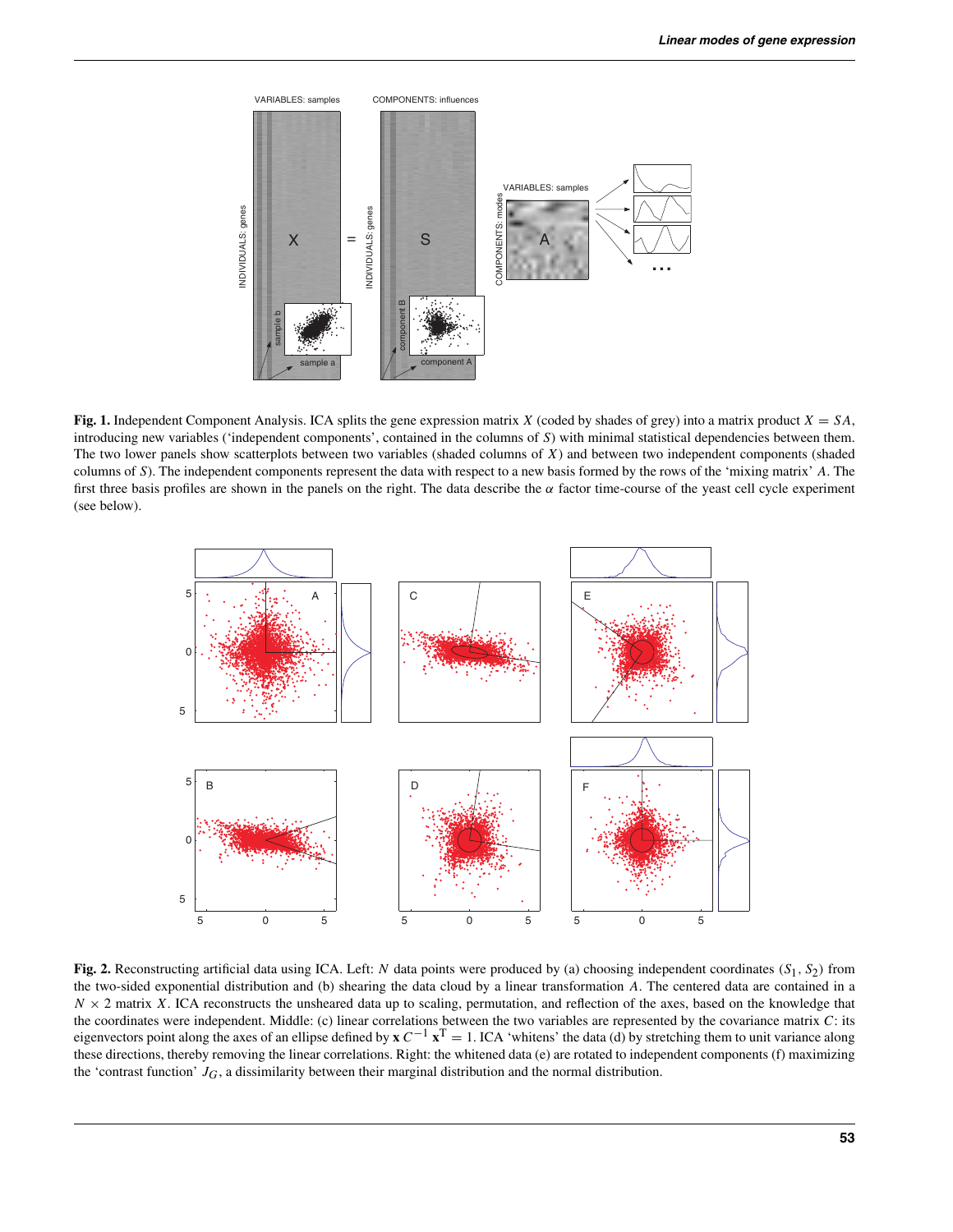#### **Interpreting linear models of gene expression**

The gene expression profiles (rows of *X*) can be regarded as points in a multidimensional space with dimensions corresponding to the different samples. A linear model  $X = SA$  represents the data by new variables (the rows of *S*) or, alternatively stated, with respect to a new set of basis vectors (the rows of *A*). To interpret the linear decomposition, we propose a model of gene expression based on the following assumptions:

- (1) The sample expression profiles are determined by a combination of hidden regulatory variables. We call these variables 'expression modes'.
- (2) The genes' responses to these variables can be approximated by linear functions.

Expression mode *k* is characterized by its profile over the samples (*k*th row of *A*) and by its linear influences on the genes (*k*th column of *S*). If logarithmic data are used, the linear combination of inputs corresponds to a multiplicative rather than to an additive processing.

It would be useful to detect modes related to distinct biological processes involved in gene regulation: direct or indirect regulators of mRNA synthesis, like transcription factors or external stimuli, or cellular tasks that require the activation or repression of cooperating genes, for instance shock responses or the regulation of metabolic pathways. Modes might also describe general differences between individuals or tissue types, or different compositions of tissue samples. In order to determine biologically meaningful modes, the statistical assumptions underlying a linear model should reflect plausible properties of effective biological regulators.

PCA assumes its first components to capture a maximal amount of data variance. This constrains the modes, as well as their influences, to be orthogonal. Although the biological interpretation of individual principal components is not obvious, PCA can be expected to separate a subspace of biological effects from the subspace of weaker noise components. The plaid model (Lazzeroni and Owen, 2000) determines modes that are active only in subsets of the cell samples (sparse *A*), acting on distinct (but overlapping) groups of genes (sparse *S*). The ICA model states that different modes exert independent influences on the genes. As a consequence, ICA is sensitive to modes whose influences on the genes follow a 'supergaussian' distribution with large tails and a pronounced peak in the middle. These modes correspond to regulators which specifically act on (possibly overlapping) sets of target genes and have little effect on the others. In cases where the data cloud contains a few pronounced gene clusters on the surface and less structure in the central part, the ICA modes will be attracted by those clusters. Relationships between clustering and ICA have been described by Hyvärinen (1998).

If data sets contain much more samples than genes, ICA may be applied to the cell sample profiles using the transposed data matrix  $X<sup>T</sup>$ . In this case, the ICA model states that the modes themselves assume their values independently, while the influences might be correlated. Such expression modes may be interpreted as signals with optimal coding properties.

## **RESULTS**

We applied ICA to publicly available sets of microarray data. In the experiments studied, cDNA (reversetranscribed mRNA) populations from the sample being studied and from a reference sample were stained with different fluorescent dyes and both hybridized to the same chip. The gene expression matrix *X* contains the log-ratios  $X_{ik} = \log_2(R_{ik}/G_{ik})$  between the red (experiment) and green (reference) intensities. As the mean values for genes and samples mainly reflect the experimental procedure, we shifted them to zero and then replaced the missing values by zeros. For the independent components, we adopted the following conventions:

(1) Assuming that some of the components were of biological significance while others represented noise, we sorted them in order to discriminate roughly between those groups. When compared to noise, the biological components should be more informative, showing a large contrast  $J_G$ , and they should also capture a higher amount  $J_A$  of the data variance. With centered data and components scaled to unit variance, the variance explained by component *k* is proportional to  $J_A(k) = \sum_l A_{kl}^2$ . To take both properties into account, and without considering a biological meaning behind the exact order, we sorted the components according to a linear combination

$$
s^{(k)} = c J_G^{(k)} / \langle J_G \rangle + (1 - c) J_A^{(k)} / \langle J_A \rangle
$$

of both quantities, scaled by their mean values, with some arbitrary  $c \in [0, 1]$ .

- (2) For each component, the sign was chosen such that the mean influence was higher than the median. Accordingly, a mode will rather induce than repress genes, which is of course not more than a convention: when a mode is downregulated, the genes repressed by it are upregulated.
- (3) By setting the gene mean values to zero, we implicitly shifted the mode mean values to zero as well, although one could also have shifted the modes to zero for a chosen reference sample.

For the whole data sets, performing an ICA took about 4 min on a 900 MHz PC, and about 8 s when projecting the data to the first 10 principal components. The dominant modes were quite reproducible, whereas their order varied in some cases.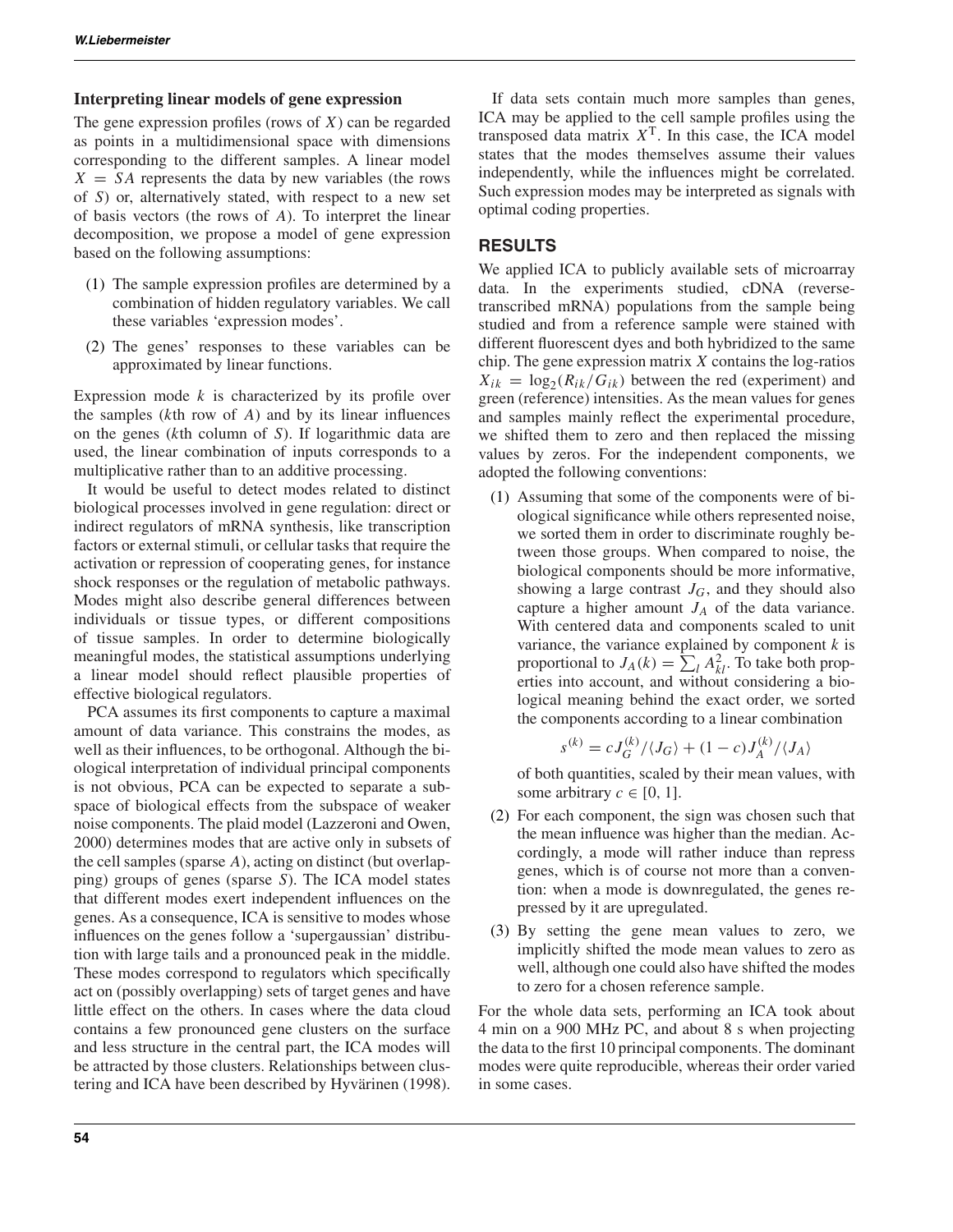

**Fig. 3.** ICA of cell cycle data (Spellman *et al.*, 1998). Left: sorting the 76 independent components. Each component is characterized by the fraction of the data variance it captures (abscissa) and by the contrast  $J_G$  (ordinate) measuring the non-normality of its distribution.  $J_G$ indicates, among other things, the presence of outliers. The components are connected by lines to indicate their order according to a linear combination of both quantities. Components with small values on both axes are likely to represent noise. Right: the first 12 independent components (columns of *S*). Each panel shows the values of two subsequent components plotted against each other, with the genes represented by dots. In our interpretation, the components are related to unobserved variables called 'expression modes', describing the modes' linear influences on the genes. For each component, outliers from the normal distribution (thresholds shown as lines) are regarded as highly induced or repressed genes.

## **Yeast cell cycle data**

We applied ICA to data from Spellman *et al.* (1998) who studied the expression of 6178 Open Reading Frames (ORFs) during the cell replication cycle in the budding yeast *Saccharomyces cerevisiae*. Within separate experiments, cell cultures were synchronized with different methods: addition of the  $\alpha$  mating pheromone, which arrests cells in G1 phase, blocking of the cell cycle regulators Cdc15 and Cdc28 (Cho *et al.*, 1998), and selection of small G1 cells. Besides, the effects of two cyclins were investigated: Cln3 induces the 'start' transition from G1 phase to S phase, when budding and DNA synthesis take place, and Clb2 induces progress through mitosis (M phase), involving separation of the chromosomes and cell division.

The data set (http://cellcycle-www.stanford.edu/) contains 77 samples in total, but shifting the gene mean values to zero confined the data to a 76-dimensional subspace. We ordered the independent components as described above (see Figure 3, left panel) with  $c = 0.5$ , putting similar weight on variance and contrast. The first 12 components are shown in the right panel of Figure 3.

For each component *k*, sets of induced and repressed genes were determined by the following iterative procedure: the gene with the largest absolute influence value  $max<sub>i</sub>(|S<sub>ik</sub>|)$  was considered as an outlier and excluded until all remaining values were situated within  $n_{\sigma}$  standard deviations from their median. Thus, each mode defined two groups of genes that showed a strong positive or negative response. Thus, we used the components to determine differentially expressed genes, in analogy to using the logratios between two samples. Setting  $n_{\sigma} = 4$ , we found 2546 genes to be strongly influenced by some mode, while a number of about 40 would be expected from normally distributed data. Due to their high contrast  $J_G$ , the dominant modes defined large sets of target genes, which often contained subgroups related to particular biological functions, mostly consistent with the mode's profile over the samples (see Table 1 for a selection of modes). However, all sets contained also considerable numbers of genes with unrelated functions. The genes corresponding to lowerscoring modes generally did not share any obvious biological roles.

Cell-cycle behaviour is mainly manifested by the modes 1, 2, and 4, which show a periodic behaviour with a slow decay in amplitude, possibly due to desynchronization (see Figure 4). Mode 1, which oscillates between M and S phase, is induced by Clb2 and repressed by Cln3, while mode 4 peaks in early G1 and does not respond in the cyclin experiments. Mode 2 is also active in G1, but remains rather weak during the first cell cycle round in the  $\alpha$  and *cdc28* experiment, and it appears shifted to M-phase during the elutriation time-course. In contrast to mode 4, it has a larger influence on metabolic genes than on essential cell-cycle processes. Mode 3, which reflects the response to the mating  $\alpha$  factor, decays during the G1 phase after  $\alpha$  release. Many modes are activated specifically in some of the experiments, or even in single samples. For instance, mode 5 seems to represent an induced protein production in one of the *cdc28* samples and might be filtered out as an experimental artefact.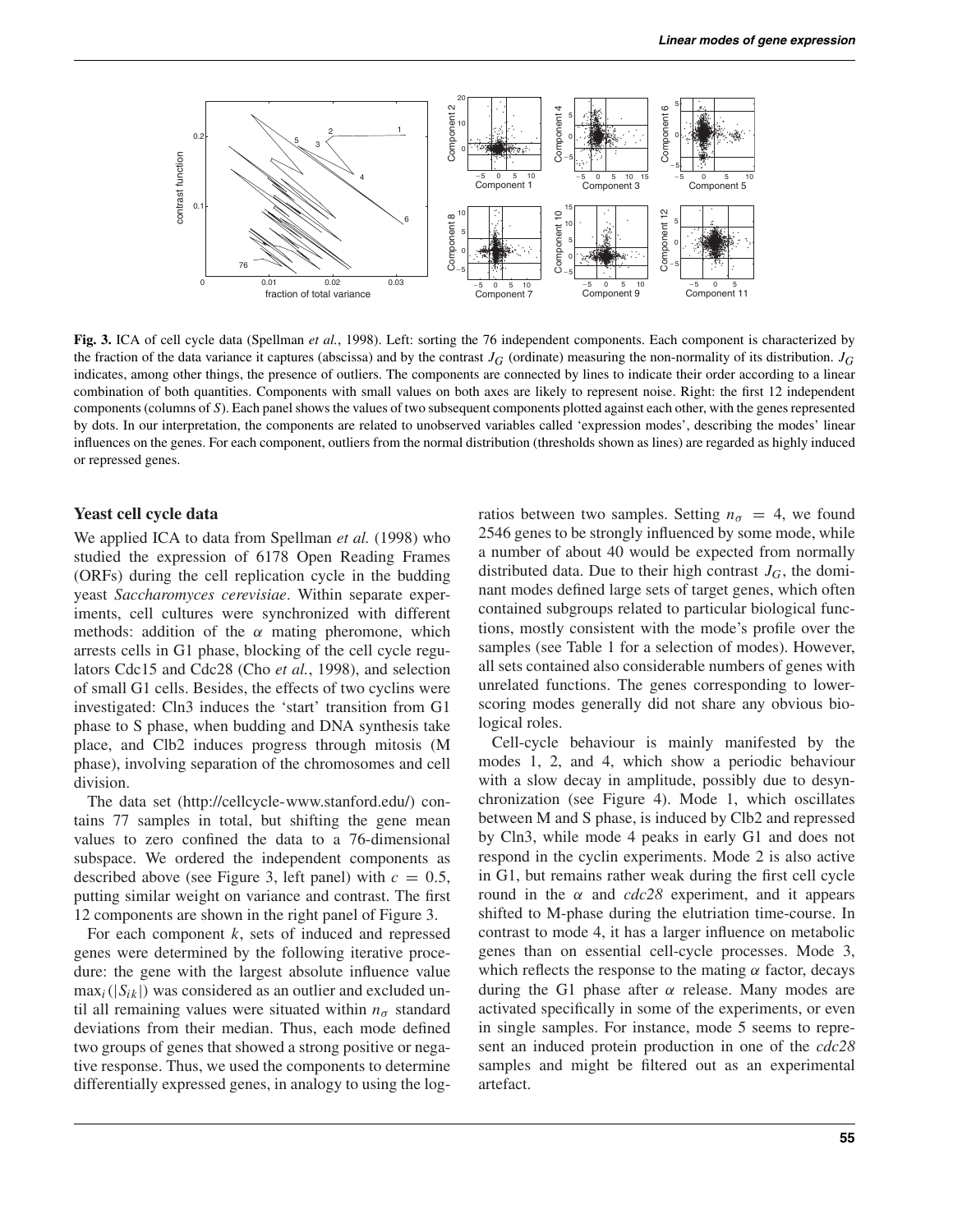Table 1. Selected modes from the cell cycle data. For each mode, target genes were selected as shown in Figure 2. The modes were characterized according to functionally related groups among these genes. Some of the mode profiles are described in brackets, with cell-cycle oscillations indicated by a dot. Detailed information is available on the web

|    | Description                                | Induced functions                                                                                                                               | Repressed functions                                 |
|----|--------------------------------------------|-------------------------------------------------------------------------------------------------------------------------------------------------|-----------------------------------------------------|
| 1  | Mitosis versus replication •               | M cyclins, mitosis, MCM complex, cytoskeleton,<br>cell wall, stress, mating cascade, $H^+$ -transport,<br>galactose, secreted acid phosphatases |                                                     |
| 2  | G1                                         | G1/S cyclins, stress, mating, cell wall,<br>lipid production                                                                                    | Energy and amino acid<br>metabolism                 |
| 3  | Mating response                            | Mating, cell wall, metabolism                                                                                                                   | G2/M and S cyclins, histones,<br>stress, metabolism |
| 4  | Replication/budding<br>versus separation • | G1/S cyclins, MCM, DNA replication/repair,<br>chromatin, subtelomerically encoded genes                                                         | G2/M cyclins, histones,<br>cell wall                |
| 5  | Translation                                | Ribosomal, proteins, sugar metabolism                                                                                                           | Ribosomal                                           |
| 6  | Growth                                     | Cell wall, sugar                                                                                                                                | RNA processing                                      |
| 7  | Sporulation $\bullet$                      | Sporulation, proteins, metabolism                                                                                                               | Meiosis-specific                                    |
| 10 | (Single $cdc15$ sample)                    | Meiosis, proteins                                                                                                                               |                                                     |
| 11 | (Decrease in elutriation experiment)       | Stress, metabolism, Cu/Fe transport                                                                                                             | Cyclins                                             |
| 14 | Galactose •                                | Galactose metabolism                                                                                                                            | Hexose transport, sugar                             |
| 15 | $\bullet$ During cdc15, cdc28)             | Galactose, protein targeting                                                                                                                    | <b>Stress</b>                                       |
| 16 | (Rising during $cdc15$ )                   | Mating $\alpha$ type, stress                                                                                                                    |                                                     |
| 18 | (Single $cdc15$ sample)                    | Meiosis, proteins                                                                                                                               |                                                     |
| 19 | Late mating response                       | Mating, meisosis, proteins, metabolism                                                                                                          |                                                     |
| 21 | Ribosomes                                  | Ribosomes                                                                                                                                       |                                                     |
| 22 | Oxidative/osmotic stress                   |                                                                                                                                                 | Oxidative/osmotic stress, sugar                     |
| 23 | Ribosomes (falling in elutriation)         |                                                                                                                                                 | Ribosomes, translation                              |
| 24 | <b>Stress</b>                              |                                                                                                                                                 | <b>Stress</b>                                       |
| 25 | Methionin •                                | Methionin metabolism                                                                                                                            | Sugar                                               |

Alter *et al.* (2000) reanalyzed the data by applying singular value decomposition to the separate experiments. To compare the PCA and ICA approaches, we generated PCA modes from the data set as a whole (shown in the web supplement). With both methods, most of the cellcycle behaviour is captured by a small number of modes. However, we found that the separation into oscillatory, spiky, and noise-like patterns was more distinct with ICA. Besides, the dominant PCA modes varied during all timecourses, while various ICA modes seemed to remain inactive within some of the experiments, which was not forced by the method itself. In contrast to ICA, PCA could identify weak components that remain constant within the four experiments, varying only between them. They may be related to different experimental conditions, reference samples, and normalization schemes.

## **Dimension reduction**

Dimension reduction may be useful to compress data sets before further calculation-intensive study. Assuming that cell cycle behaviour is sufficiently captured by the modes 1, 2, and 4, one may omit the remaining modes, thereby compressing the data from 76 to 3 dimensions. Such a projection to biologically relevant directions should improve predictions of cell-cycle regulated genes from the expression data. In order to test this, we studied a list of 551 genes that are controlled by known cell-cycle promoter elements (taken from the web supplement of Spellman *et al.*, 1998). Scoring all ORFs by the variance of their expression levels over the samples, we predicted the  $n<sub>pred</sub>$  highest-scoring genes to be contained in the list. Figure 5 shows the number of successful predictions as a function of *n*pred, based on the original data as well as on different kinds of filtered data: projecting the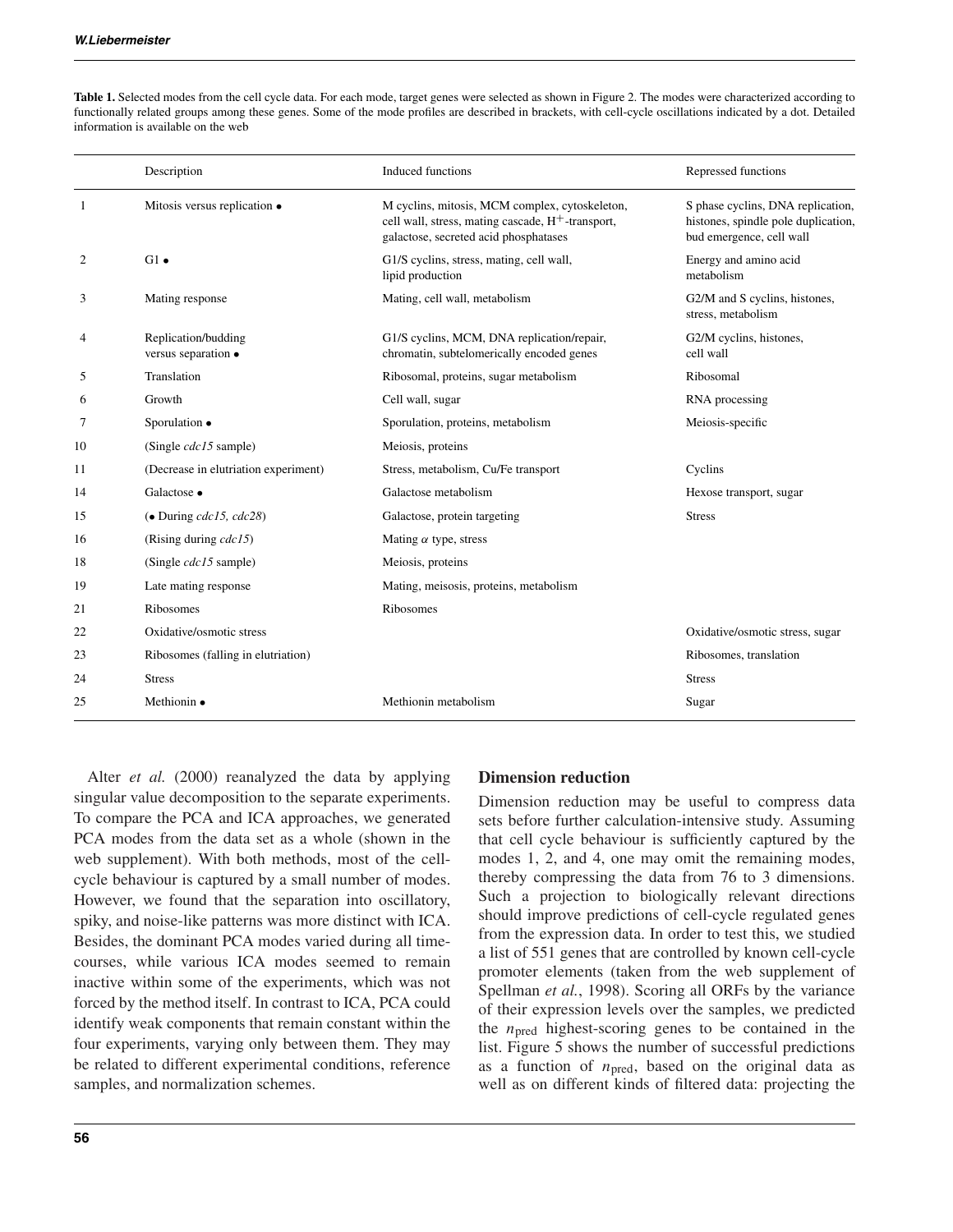

**Fig. 4.** Expression mode profiles (rows of *A*) calculated from the cell cycle experiments. Left: levels of the first 5 modes. The samples shown on the abscissa represent time-courses following different methods of cell synchronization (mating α factor, *cdc15*, *cdc28*, sorting by elutriation), as well as the activation of cyclins Cln3 and Clb2 (two samples each). The numbers indicate duration in minutes. Cell cycle phases are indicated in the lower panel. The corresponding sets of target genes (see Figure 2) confirm that modes 1, 2, and 4 are related to the cell cycle, while the modes 3 and 5 correspond to the mating response and to protein translation, respectively. Right: expression modes 1 and 4, plotted against each other. The four experiments are shown in separate panels. Samples are joined to indicate their time order.



**Fig. 5.** Filtering the expression data using ICA improves a prediction of cell-cycle regulated genes. We scored the yeast ORFs by different methods to predict 551 genes controlled by a number of known cell-cycle promoter elements (see text). The reliability of each prediction method was assessed by plotting the numbers of successful predictions versus the number of genes predicted. Upper dotted line: perfect prediction. Lower solid curve: genes were scored by the variance of the gene expression profiles. Replacing the gene profiles by the influence values of cell-cycle-related ICA modes 1, 2, and 4 (dashed–dotted curve ) or 1 and 4 (dashed curve) improved the prediction. Projecting the data to the most cell-cycle related principal components 3–5 (lower dotted curve) performed less well. The 'aggregate cdc score' (Spellman *et al.*, 1998) yielded the best results (upper solid curve).

profiles to the cell-cycle related principal components 3–5 improved the prediction considerably, and replacing the gene expression profiles by the influence values of the cell-cycle related ICA modes had an even larger effect. The best prediction was achieved using the 'aggregate cdc score' (Spellman *et al.*, 1998), which compares the gene expression profiles to sine and cosine waves and to the profiles of known cell-cycle regulated genes.

#### **B-cell lymphoma data**

We applied ICA to a second data set related to different cell types rather than to time-courses. Alizadeh *et al.* (2000) investigated the expression of 4026 human genes in 96 samples of normal and malignant lymphocytes. The 'lymphochip' used in this study contains clones from lymphoid cDNA libraries as well as genes related to immune-response and oncogenesis. The samples included T-cells, activated blood B-cells, B-cells from the Germinal Centre (GC), six leukemia cell lines (WSU1, Jurkat, U937, OCI Ly12, OCI Ly13.2, SUDHL5), and cells from three types of lymphomas: Follicular Lymphoma (FL), Chronic Lymphocytic Leukemia (CLL), and Diffuse Large B-cell Lymphoma (DLBCL). We downloaded the data from http://llmpp.nih.gov/lymphoma/ and analyzed them as described above. The cell samples are visualized in Figure 6 by scatter-plotting the first 12 expression modes (see also Table 2). We compared the modes to the gene clusters that had been determined in the original work using hierarchical clustering. Although the clusters and modes are not equivalent, as the modes describe additive effects, we found some relations between them: modes 2 and 5, which show the highest variance among the modes, point towards the 'proliferation' and 'lymph node' gene clusters , while mode 8 and 12 are related to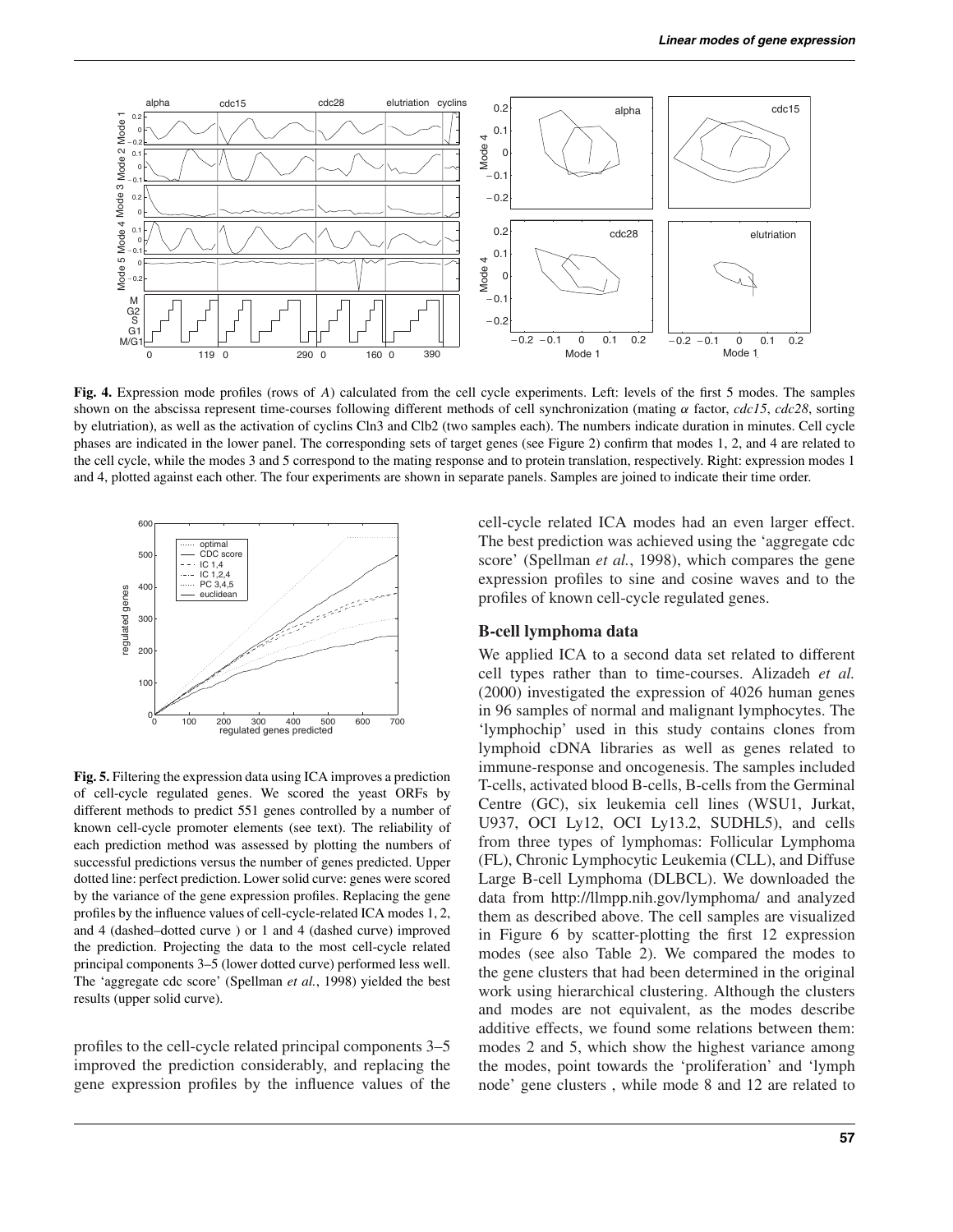

**Fig. 6.** Cell samples from the lymphoma data set (Alizadeh *et al.*, 2000). The axes represent levels of the first 12 expression modes, each panel showing a projection to two subsequent modes (rows of *A*). In some of the projections, clusters of cell types (indicated by different symbols) become visible. A description of the modes in terms of related cellular functions is given in Table 2.

| Table 2. The first 12 expression modes inferred from the lymphoma data. Modes are characterized by the cell types in which they are most up-/downregulated |  |
|------------------------------------------------------------------------------------------------------------------------------------------------------------|--|
| (compare Figure 6) and by functions of their target genes. More information is available on the web                                                        |  |

|    | Mode                     | Upregulated in                              | Downregulated in                     | Functions induced                                                             | Functions repressed      |
|----|--------------------------|---------------------------------------------|--------------------------------------|-------------------------------------------------------------------------------|--------------------------|
|    | <b>B-cell</b> activation | Lymph node, tonsil,<br>blood B, CLL, SUDHL6 | T-cells,<br>Jurkat, U937, OCI        | Immunoglobulins,<br>differentiation                                           |                          |
| 2  | Lymph node               | DLBCL, lymph node,<br>tonsil                |                                      | Interferon-induced genes,<br>activation, defense                              |                          |
| 3  |                          | Lymph node, tonsil,<br>GC                   | T-cells, Jurkat,<br><b>U937, OCI</b> | Immunoglobulins                                                               |                          |
| 4  | <b>MHC</b>               |                                             | T-cells, Jurkat, U937                | <b>MHC</b>                                                                    |                          |
| 5  | Proliferation            | DLCL, cell lines,<br>GC                     | T-cells, active B<br>CLL, tonsil     | Cell cycle                                                                    | Interferon-<br>inducible |
| 6  |                          | DLCL, GC<br>tonsil, lymph node              |                                      | Immunoglobulins                                                               |                          |
| 7  | FL                       | FL                                          |                                      | Anti-proliferative                                                            |                          |
| 8  | <b>B</b> versus T-cells  | CLL, FL                                     | Jurkat, OCI, T-cells                 | <b>B</b> receptors                                                            | T receptors              |
| 9  |                          | Blood B, T-cells<br>SUDHL6, Jurkat, U937    | GC,<br><b>CLL</b>                    | Adhesion, proliferation,<br>shock, signaling                                  |                          |
| 10 |                          | Blood B, CLL                                | Cell lines                           | <b>B</b> receptors                                                            |                          |
| 11 | T activation             | T-cells                                     | Active B, FL, CLL                    | T activation, chemokines,<br>T receptors (CD3),<br>interferon-inducible genes | Adhesion                 |
| 12 | GC                       | GC, FL                                      | <b>OCI</b>                           | <b>B</b> activation                                                           | Homing                   |

the 'pan B-cell' and the 'germinal center B-cell' cluster, respectively. The authors of Alizadeh *et al.* (2000) stated that genes from 'T-cell signature' appearing in DLBCL samples indicated the presence of T-cells in the biopsies.

Mode 11, which is related to this cluster, may be expected to describe the contamination with T-cells and might be filtered out to correct the DLBCL expression patterns for this particular effect.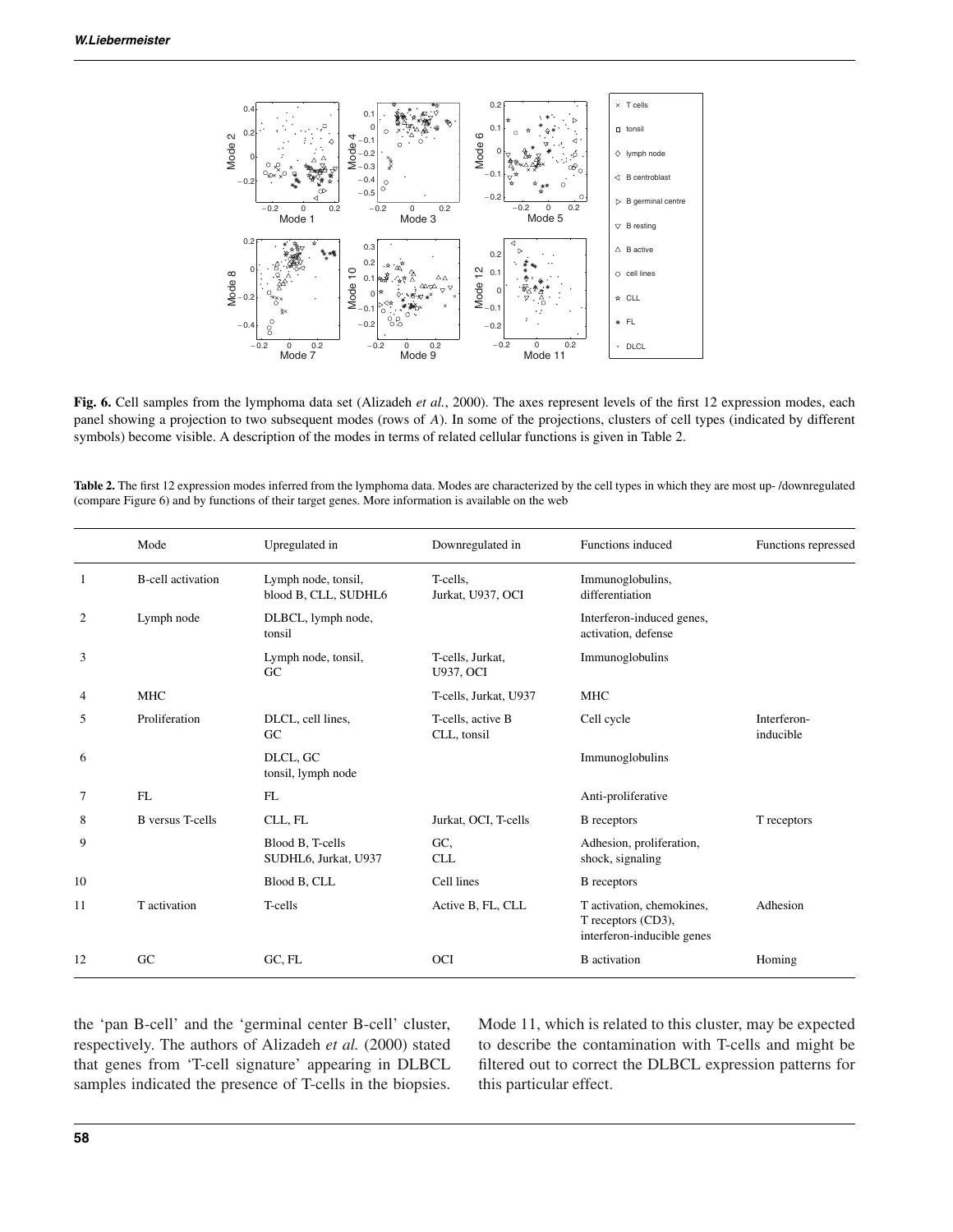### **DISCUSSION**

As increasing amounts of gene expression data become available, there is a growing need for visualization tools that reduce the data to their most relevant aspects. At the moment, the most widely used method for organizing and visualizing expression data is clustering, which determines a (possibly large) number of gene groups, each showing a particular behaviour across the whole set of samples. In contrast to that, linear models explicitly describe a superposition of a smaller number of regulatory effects: the genes respond to different combinations of common input variables, and the regulatory functions are approximated by linear responses. While clustering may identify groups of genes that respond to particular sets of variables, it does not represent the combinatorial structure itself. By projecting the data to smaller subspaces spanned by 'interesting' modes, special aspects of the coregulation structure become highlighted, while partial information about all genes and samples is maintained. Such projections may be useful for visualization, defining problem-relevant metrics, and systematic denoising and dimension reduction. Reducing the complexity of gene regulation to a small number of key variables may also be a first step towards simple dynamic models of gene regulation.

How could such effective variables be related to detailed genetic network models? In a general setting, a cell may be described as a dynamic system with a large number *N* of (mostly unobserved) variables, among them the measured mRNA levels. The system is constrained to a submanifold  $M \subset \mathbb{R}^N$  of cell states that can occur in the experiment studied. In the neighbourhood of some reference state, this manifold *M* may be approximated by a hyperplane  $M_T$  of low dimensionality q, which can be parametrized by some set of coordinates. With *p* samples,  $M_T$  needs to have  $q = p - 1$  dimensions at most, but one may reduce the number of dimensions even further and try to explain the remaining variation by experimental noise. The remaining coordinates ('expression modes') describe common variations of the cell variables, for instance a whole pathway of interacting signaling molecules rather than a single particular substance. As long as the complete set of cell variables has not been defined, we cannot determine how the hyperplane is embedded in the cellmodel space  $\mathbb{R}^N$ . However, linear models may be used to define expression modes by their values across the samples, based on their linear effects on the mRNA levels.

# **ACKNOWLEDGEMENTS**

We thank A.Hyvärinen for providing the FastICA algorithm and D.Holste for stimulating discussions. This work was supported by a grant of the Deutsche Forschungsgemeinschaft (graduate programme 286).

#### **REFERENCES**

- Alizadeh,A.A., Eisen,M.B. *et al.* (2000) Distinct types of diffuse large b-cell lymphoma identified by gene expression profiling. *Nature*, **403**, 503–511.
- Alter,O., Brown,P.O. and Botstein,D. (2000) Singular value decomposition for genome-wide expression data processing and modeling. *Proc. Natl Acad. Sci. USA*, **97**, 10 101–10 106.
- Ben-Dor,A., Shamir,R. and Yakhini,Z. (1999) Clustering gene expression patterns. *J. Comput. Biol.*, **6**, 281–297.
- Bussemaker,H.J., Li,H. and Siggia,E.D. (2001) Regulatory element detection using correlation with expression. *Nature Genet.*, **27**, 167–171.
- Cho,R. *et al.* (1998) A genome-wide transcriptional analysis of the mitotic cell cycle. *Mol. Cell*, **2**, 65–73.
- Cover,T.M. and Thomas,J.A. (1991) *Elements of Information*. Wiley, New York.
- D'haeseleer,P. *et al.* (1999) Linear modeling of mRNA expression levels during CNS development and injury. *Pac. Symp. Biocomput.*, **4**, 41–52.
- Eisen,M.B., Spellman,P.T., Brown,P.O. and Botstein,D. (1998) Cluster analysis and display of genome-wide expression patterns. *Proc. Natl Acad. Sci. USA*, **95**, 14 863–14 868.
- Friedman,N., Linial,M., Nachman,I. and Pe'er,D. (2000) Using bayesian networks to analyze expression data. In *Proceedings of the Fourth Annual International Conference on Computational Molecular Biology on RECOMB 2000*. pp. 127–135.
- Hastie,T., Tibshirani,R. *et al.* (2000) 'Gene shaving' as a method for identifying distinct sets of genes with similar expression patterns. *Genome Biol.*, **1**, research 0003.1–0003.21.
- Holter,N.S., Maritan,A., Cieplak,M., Fedoroff,N. and Banavar,J.R. (2001) Dynamic modeling of gene expression data. *Proc. Natl Acad. Sci. USA*, **98**, 1693–1698.
- Hyvärinen, A. (1998) Independent component analysis in the presence of Gaussian noise by maximizing joint likelihood. *Neurocomputing*, **22**, 49–67.
- Hyvärinen, A. (1999) Fast and robust fixed-point algorithms for independent component analysis. *IEEE Trans. Neural Netw.*, **10**, 626–634.
- Hyvärinen, A., Karhunen, J. and Oja, E. (2001) Independent Compo*nent Analysis*. Wiley, New York.
- Lazzeroni,L. and Owen,A. (2000) Plaid models for gene expression data, *Technical Report*, Stanford Biostatistics Series.
- Liang,S., Fuhrman,S. and Somogyi,R. (1998) Reveal, a general reverse engineering algorithm for inference of genetic network architectures. *Pac. Symp. Biocomput.*, **3**, 18–29.
- Raychaudhuri,S., Stuart,J.M. and Altman,R.B. (2000) Principal component analysis to summarize microarray experiments: application to sporulation time series. *Pac. Symp. Biocomput.*, **5**, 455–466.
- Spellman,P.T., Sherlock,G. *et al.* (1998) Comprehensive identification of cell cycle-regulated genes of the yeast *Saccharomyces cerevisiae* by microarray hybridiation. *Mol. Biol. Cell*, **9**, 3273– 3297.
- Tamayo,P., Slonim,D. *et al.* (1999) Interpreting patterns of gene expression with self-organising maps: methods and application to hematopoietic differentiation. *Proc. Natl Acad. Sci. USA*, **96**, 2907–2912.
- Wahde,M. and Hertz,J. (2000) Coarse-grained reverse engineering of genetic regulatory networks. *BioSystems*, **55**, 129–136.